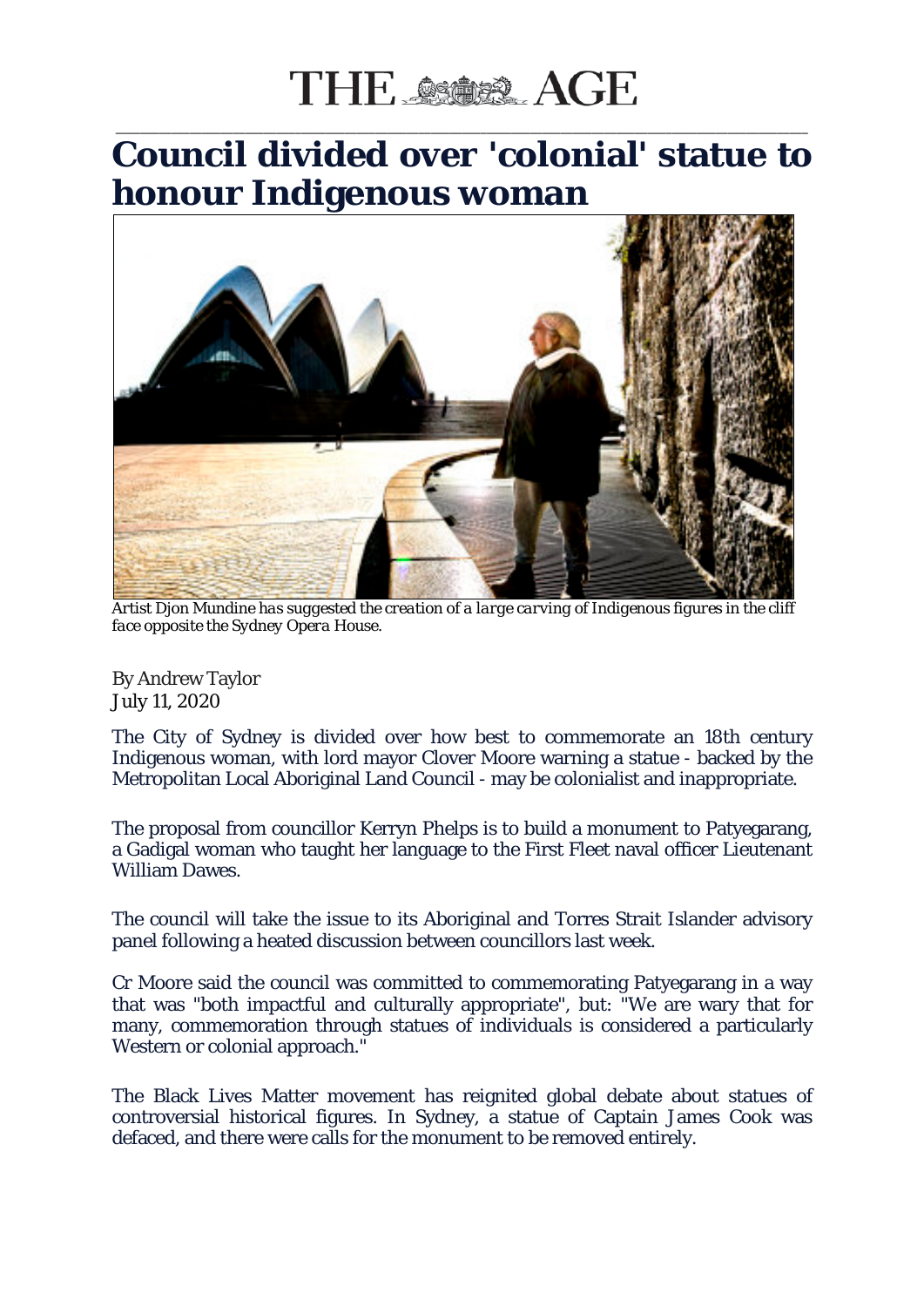Metropolitan Local Aboriginal Land Council chief executive Nathan Moran said a statue of Patyegarang would provide "much needed balance" to existing monuments of mainly non-Aboriginals and men of the British colony.



*The statue of Captain Cook in Hyde Park, which was defaced last month.*

He said the Land Council understood statues were "not relevant" in traditional First Nations cultures, but "for over 100 years we have seen colonial society erect statues to honour their people very widely".

Tempers flared at last week's council meeting after Cr Phelps said the Land Council's relationship with the City of Sydney was "not a happy relationship ... they feel excluded".

Cr Moore said Cr Phelps' comments were "unfair", while councillor Jess Miller suggested that no one group represents the views of the entire Indigenous community.

The council stoush follows a call from Indigenous artist Djon Mundine for a carving of Patyegarang on a rock wall in Walsh Bay.

"The traditional imagery in the society of what is now the Sydney Basin, was the engraved-line, silhouettes that remain today, that reinforce the bond of people to the land," he said.

Mr Mundine also resurrected his decades-old proposal for a large-scale carving of in a cliff opposite the Sydney Opera House. Mr Mundine's *The Song of Bennelong and Pemulwuy* was included as part of the 2010 Biennale of Sydney, but was never created.

Mr Mundine said statues were "individual, narcissistic" and favoured by authoritarian regimes.